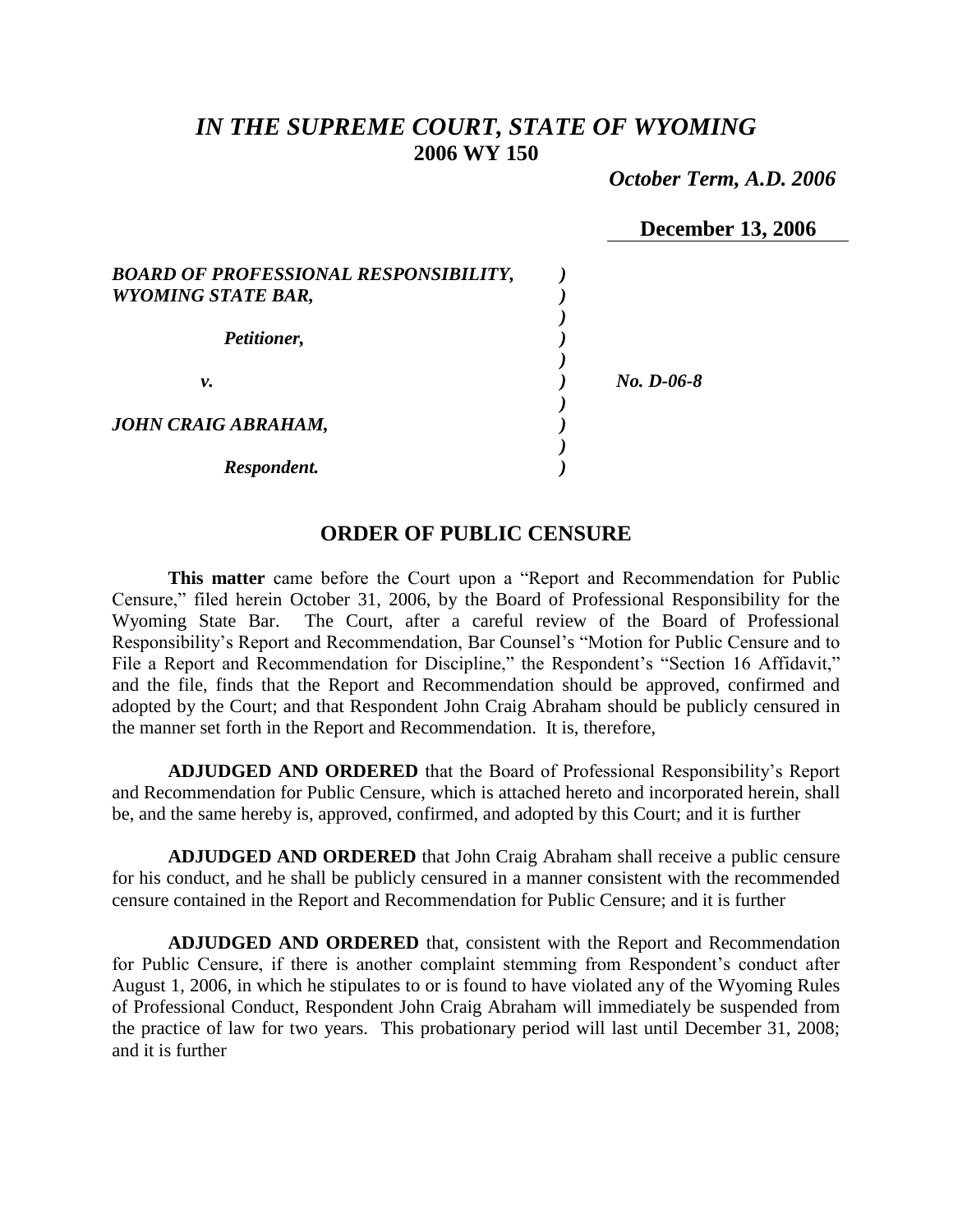**ORDERED** that, pursuant to Section 26 of the Disciplinary Code for the Wyoming State Bar, John Craig Abraham shall reimburse the Wyoming State Bar the amount of \$68.58, representing some of the costs incurred in handling this matter, as well as pay the administrative fee of \$500.00. Mr. Abraham shall pay the total amount of \$568.58 to the Clerk of the Board of Professional Responsibility on or before January 5, 2007; and it is further

**ORDERED** that the Clerk of this Court shall docket this Order of Public Censure, along with the incorporated Report and Recommendation for Public Censure, as a matter coming regularly before this Court as a public record; and it is further

**ORDERED** that, pursuant to Rule 4(c) of the Disciplinary Code for the Wyoming State Bar, this Order of Public Censure, along with the incorporated Report and Recommendation for Public Censure, shall be published in the Wyoming Reporter and the Pacific Reporter; and it is further

**ORDERED** that the Clerk of this Court cause a copy of the Order of Public Censure to be served upon Respondent John Craig Abraham; and it is further

**ORDERED** that the Clerk of this Court transmit a copy of this Order of Public Censure to members of the Board of Professional Responsibility, and the clerks of the appropriate courts of the State of Wyoming.

**DATED** this 12th day of December, 2006.

## **BY THE COURT:**

**BARTON R. VOIGT Chief Justice**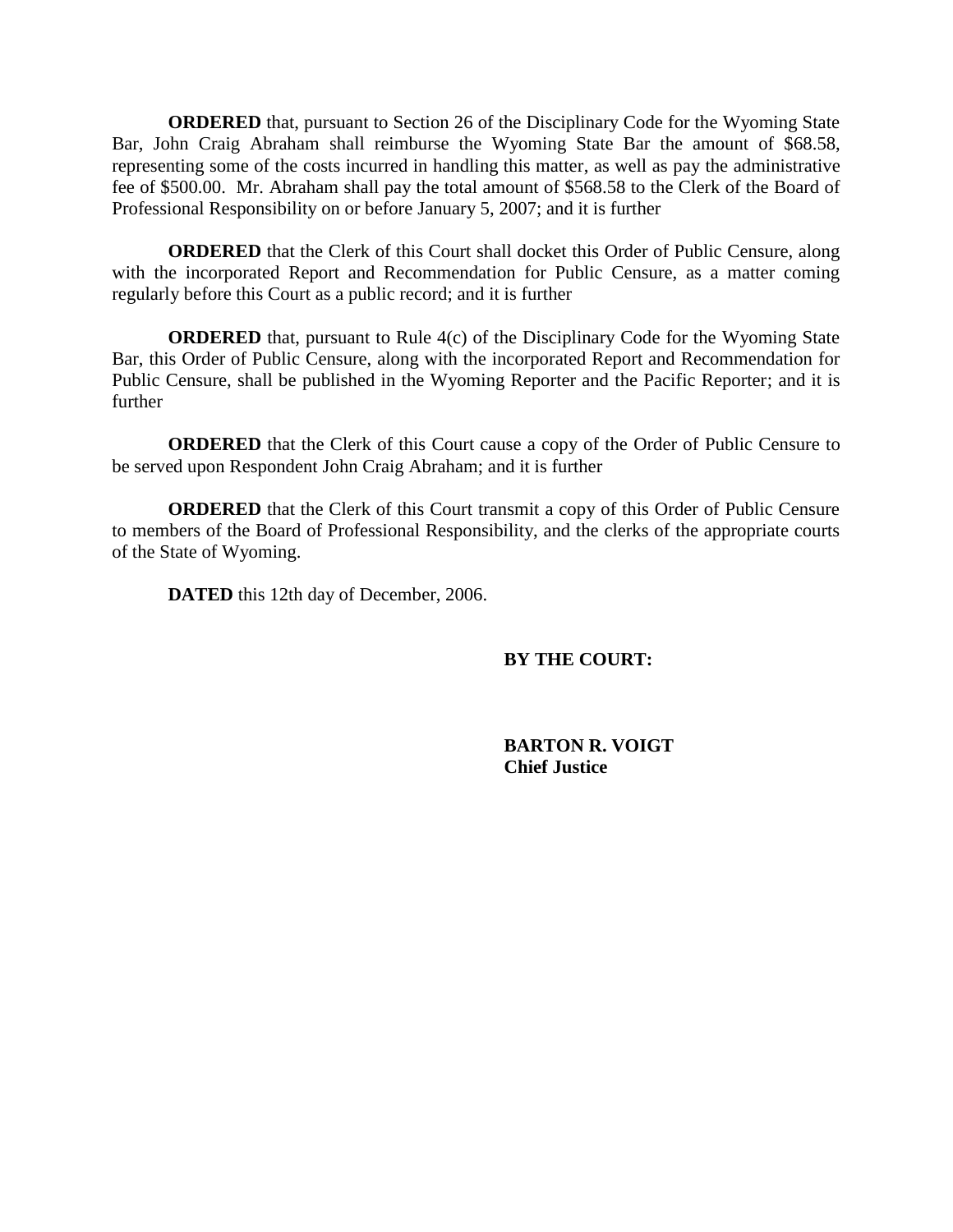# **BEFORE THE BOARD OF PROFESSIONAL RESPONSIBILITY** WYOMING STATE BAR **STATE OF WYOMING**

| In the matter of                |                               |
|---------------------------------|-------------------------------|
| JOHN CRAIG ABRAHAM,             |                               |
| <i>WSB Attorney No. 6-3436,</i> | Docket Nos. 2006-08, 2006-22. |
| Respondent.                     | 2006-23                       |

### **REPORT AND RECOMMENDATION FOR PUBLIC CENSURE**

The Board of Professional Responsibility makes the following report and recommendation for public censure and additional discipline, with its findings of fact, conclusions of law, and recommendation to the Supreme Court of Wyoming:

## **FINDINGS OF FACT**

1. Respondent is currently an active member of the Wyoming State Bar and has been since 2000. Respondent now resides in Gillette, Wyoming. Prior to that. Respondent practiced in Basin, Wyoming.

#### #2006-22

2. In the spring of 2005, Respondent was retained and paid \$1200.00 by a group of individuals to file a suit for encroachment onto a livestock trail. Respondent filed that suit on 30 March 2005. Defendants were served on 6 May 2005, and their answer and counterclaim were filed on 25 May 2005. Respondent filed the answer to the counterclaim on 14 June 2005. Thereafter, Respondent started to draft a summary judgment motion and affidavits, but never completed them.

3. On 11 November 2005, Defendants filed a motion for dismissal for lack of prosecution. Respondent did not respond to that motion, and the case was dismissed on

 $\mathbf{1}$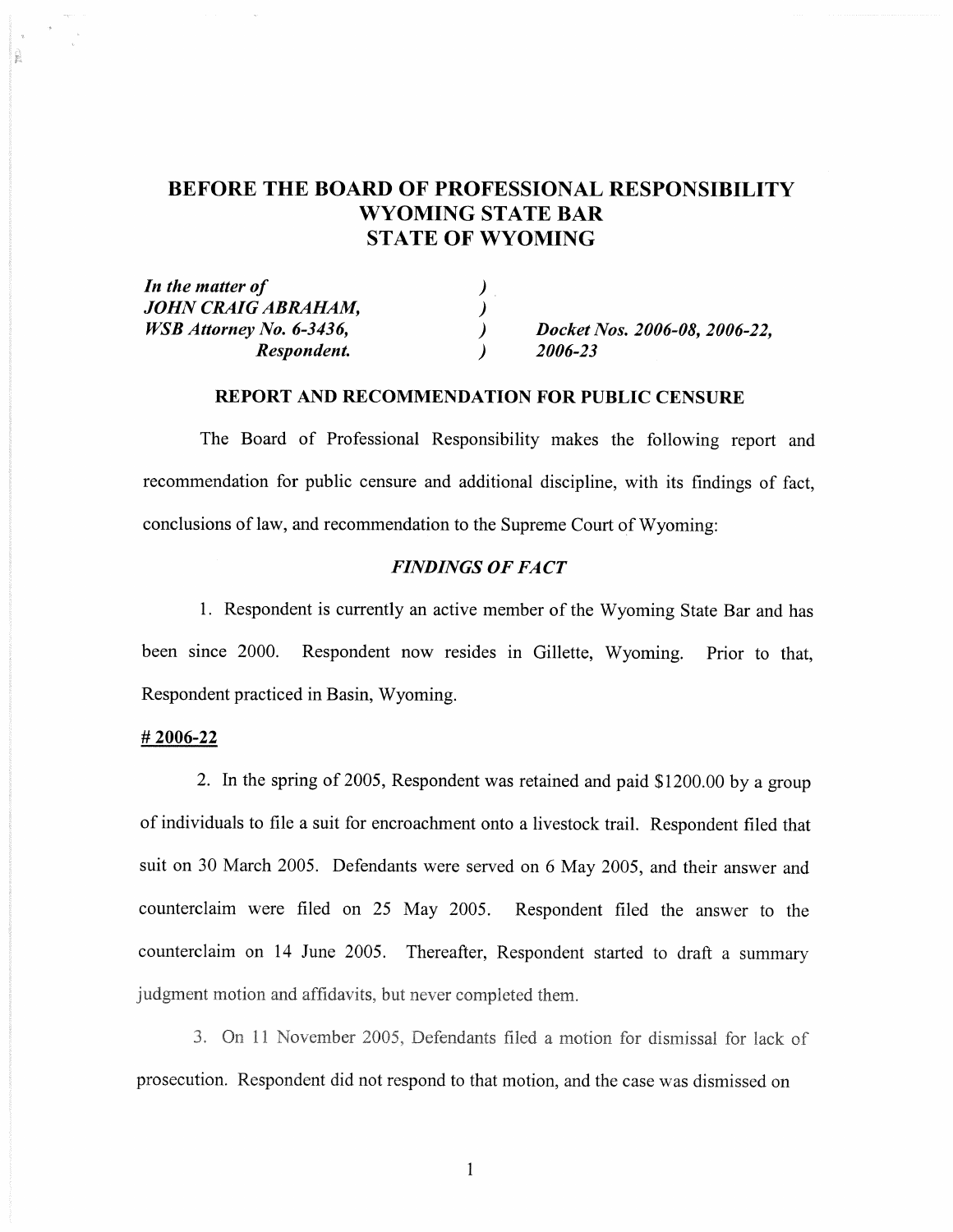5 December 2005. Respondent then failed to adequately communicate with his clients about the matter.

4. Respondent's failure to diligently pursue the case violated Rule 1.3 of the Wyoming Rules of Professional Conduct, and his failure to properly communicate with his clients violated Rule 1.4.

5. Respondent has returned the \$1200.00 paid by those clients.

### #2006-23

6. In 2003, Respondent was retained on behalf of the Big Horn County Fire District  $#3$  to pursue a potential breach of contract claim regarding a fire truck the District had purchased.

7. The fire district had given the truck to the defendant for modifications, but never received the truck from the defendant. Respondent was able to get the truck back for his clients. Respondent filed suit against the appropriate defendant and obtained service on that defendant.

8. In the fall of 2005, Respondent received notice that the case would be dismissed if no action were taken. Thereafter, defense counsel filed a motion to dismiss. Respondent did not file an opposition to the motion, and it was granted, with prejudice, on 25 October 2005. Respondent did not notify his clients of the dismissal, nor did Respondent file a notice of appeal.

9. Respondent's failure to diligently pursue the case violated Rule 1.3 of the Wyoming Rules of Professional Conduct, and his failure to properly communicate with his clients violated Rule 1.4.

 $\overline{2}$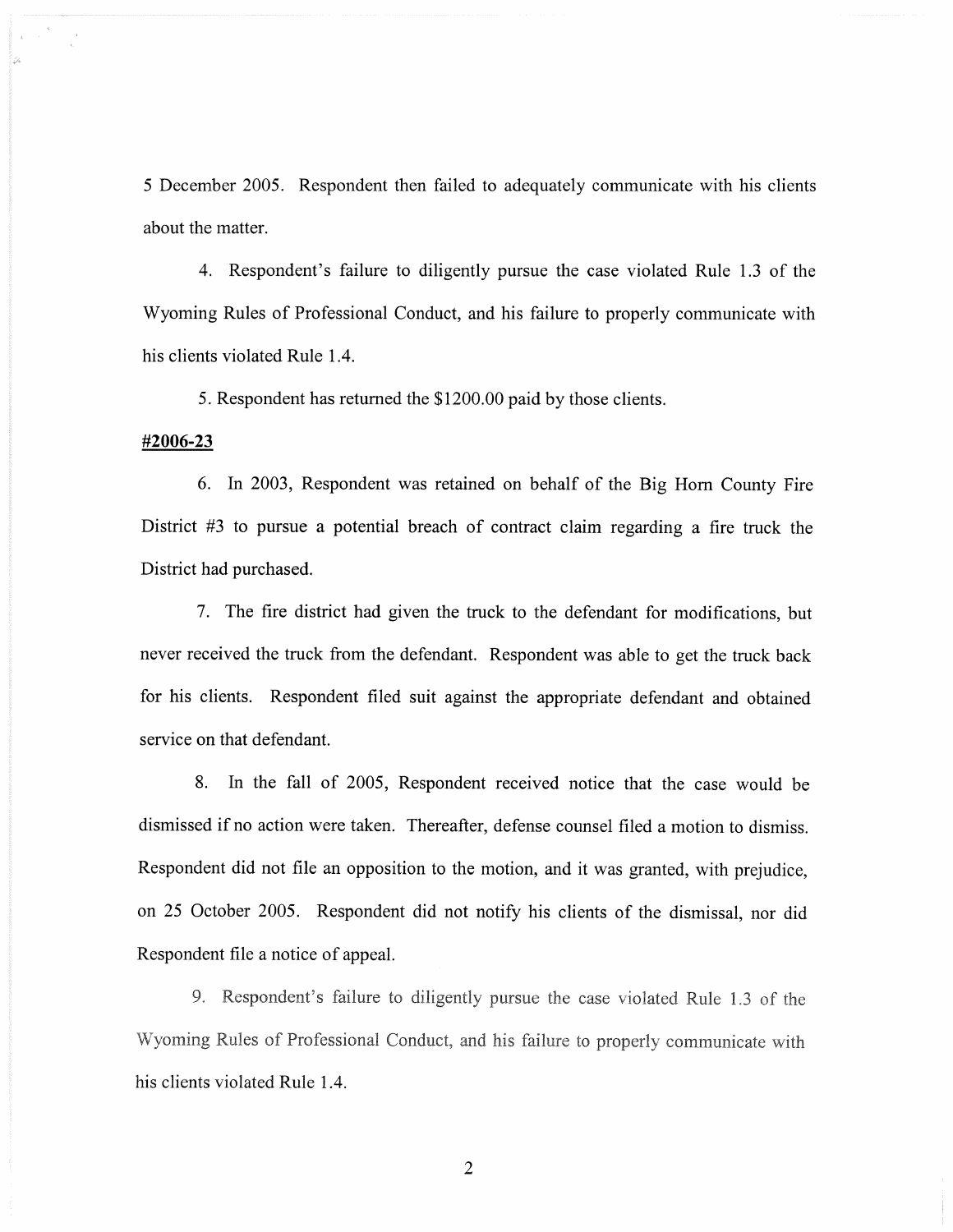#### #2006-08

10. On 22 November 2005, Respondent filed a Petition for Child Custody, Support, and Visitation on behalf of Tammy Moore and her 2 children. That same day, Judge Patrick signed a "Temporary Order of Child Custody, Support." In that Order, the court required that Respondent show that there was personal jurisdiction over the respondent-father before child support was ordered.

11. Respondent believed that the Court would publish the necessary notice in the newspaper, so Respondent did not so do.

12. A short time later, Respondent took a job with the public defender's office and did no more work on this case. Respondent never received any calls or letters from Ms. Moore. Respondent only recalls one email from her, which was answered via a phone call. Respondent nonetheless failed to communicate with his client since Respondent did not keep her informed of the status of the matter.

13. Respondent's failure to diligently pursue the case violated Rule 1.3 of the Wyoming Rules of Professional Conduct, and his failure to properly communicate with his client violated Rule 1.4.

### **CONCLUSIONS OF LAW**

14. Standard 4.43 of the ABA Standards for Imposing Lawyer Sanctions discusses the acts which result in a public censure for violations of Rules 1.3 and 1.4: "Reprimand [or public censure] is generally appropriate when a lawyer is negligent and does not act with reasonable diligence in representing a client, and causes injury or potential injury to a client."

3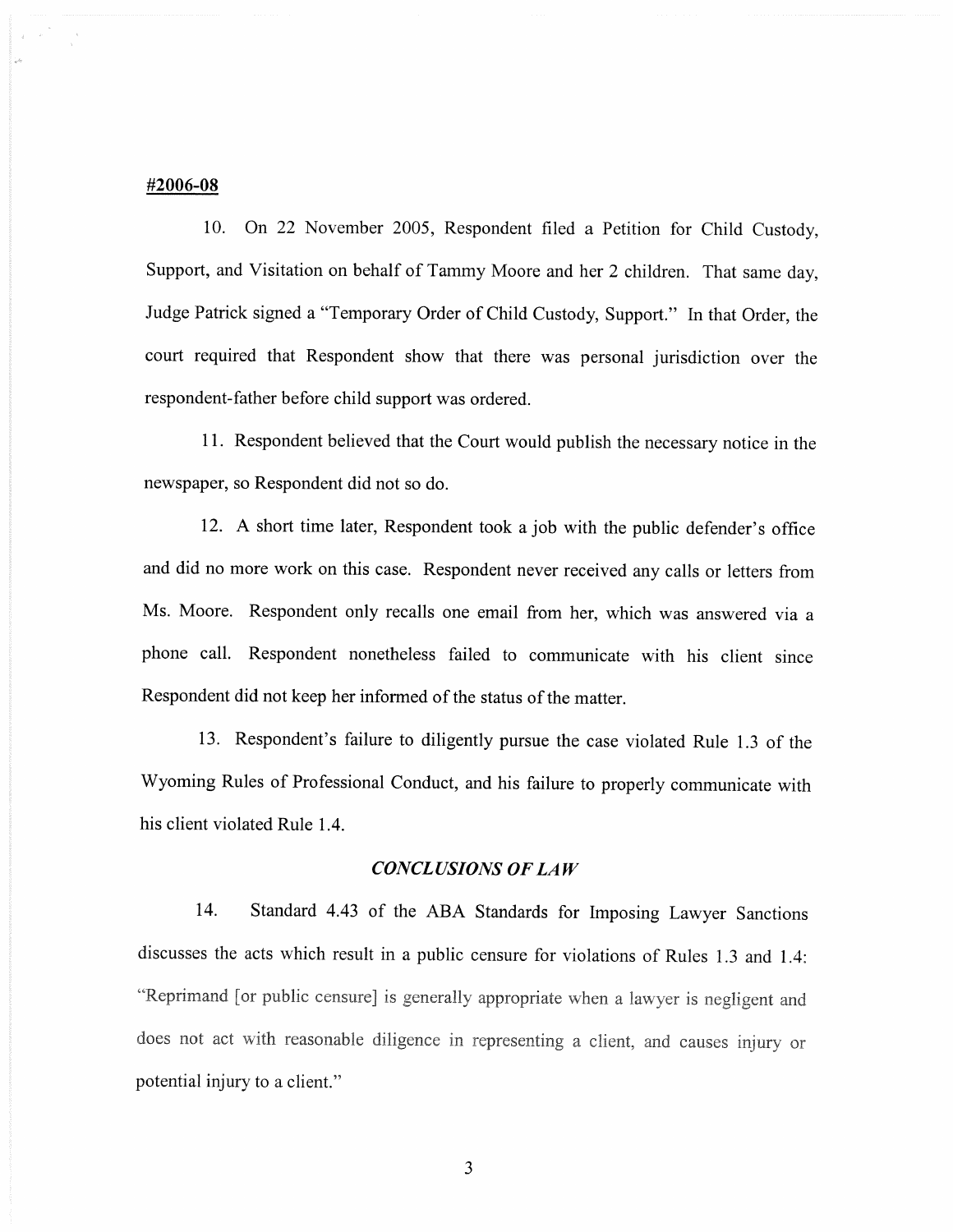$15.$ ABA Standards for Imposing Lawyer Sanctions 9.1 provides for consideration of aggravating and mitigating circumstances in deciding on an appropriate sanction. Section 9.21 defines aggravating circumstances as "any consideration, or factors that may justify an increase in the degree of discipline to be imposed." Section 9.31 defines mitigating circumstances as "any considerations, or factors that may justify a reduction in the degree of discipline to be imposed."

a. Applicable aggravating factors in this case are:

 $\mathbf{i}$ . Section 9.22 (a)---prior disciplinary offense of a private reprimand in 2003;

ii. Section 9.22 (c)---pattern of misconduct as evidenced by these three cases; and

iii. Section 9.22 (i)---substantial experience in the practice of law.

b. Applicable mitigating factors are:

i. Section 9.32 (b)---absence of a dishonest or selfish motive.

## RECOMMENDATION TO THE SUPREME COURT OF WYOMING

As an appropriate sanction for his violations of Wyoming Rules of 16. Professional Conduct:

a. Respondent will receive a public censure which states as follows:

"Gillette Attorney Craig Abraham received a formal public censure by order of the Wyoming Supreme Court on \_\_\_\_\_\_. Mr. Abraham failed diligently pursue three legal matters for clients in violation of Rule 1.3 of the Wyoming Rules of Professional Conduct and failed to adequately communicate with those clients in violation of Rule 1.4. The Wyoming Rules of Professional Conduct regulate the conduct of Wyoming attorneys.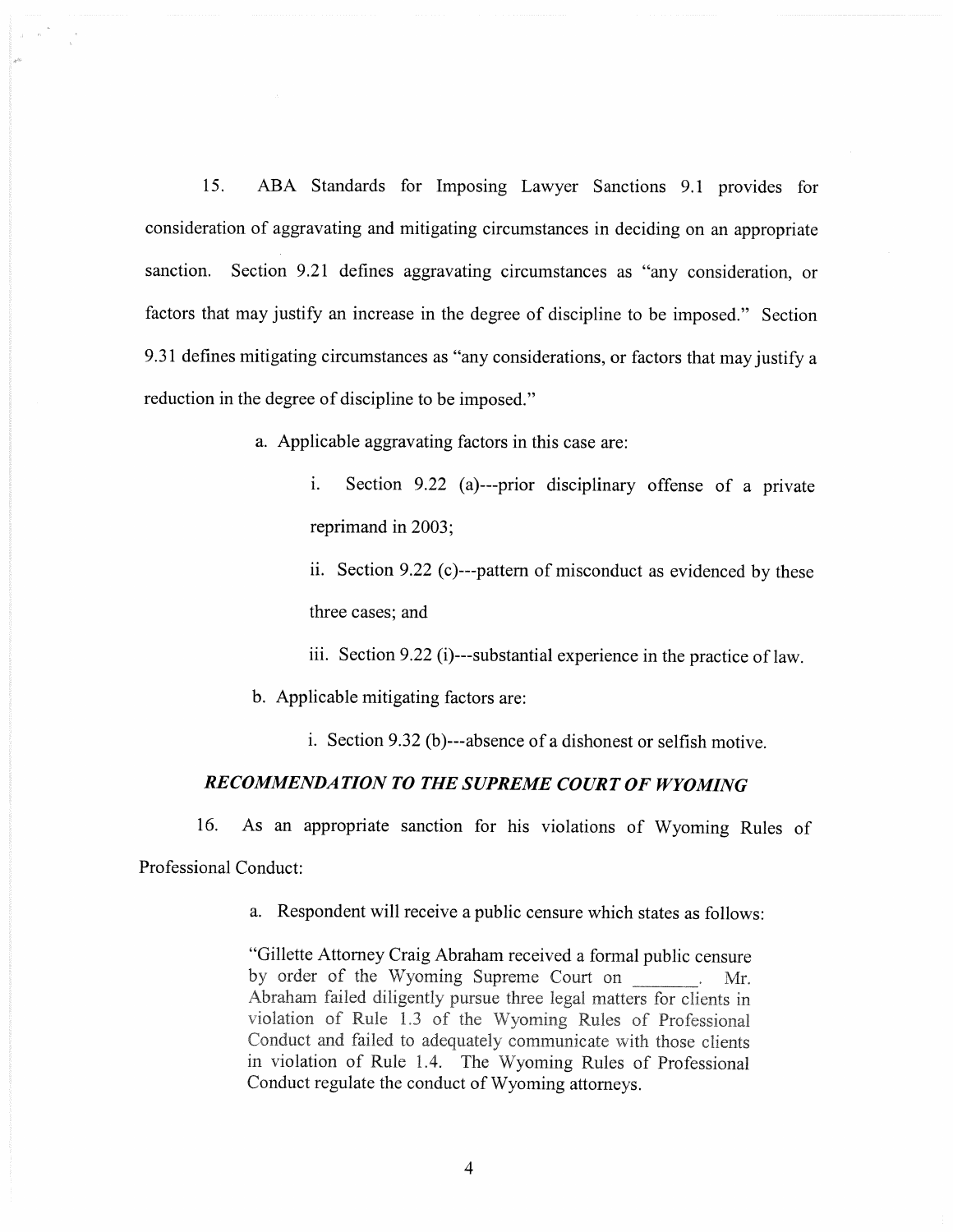Mr. Abraham stipulated to these facts and consented to this discipline. The Board of Professional Responsibility approved the stipulation, recommending that the Wyoming Supreme Court publicly censure Mr. Abraham. After reviewing the record and recommendation, the Wyoming Supreme Court entered its order publicly censuring Mr. Abraham, placing him on probation, and requiring him to pay some of the costs of the Wyoming State Bar for prosecuting this matter."

b. If there is another complaint stemming from Respondent's conduct after 1 August 2006 in which he stipulates to or is found to have violated any of the Wyoming Rules of Professional Conduct, Respondent will immediately be suspended from the practice of law for 2 years. This probationary period will last until 31 December 2008.

c. Respondent will reimburse the Wyoming State Bar for the costs of handling this matter and paid the administrative fee of \$500.00 no later than 1 December 2006.

This decision is unanimously made by a quorum of the Board of Professional Responsibility. It is therefore so recommended October  $\approx$  / , 2006.

**SENNERA** Joe Ten

Board of Professional Responsibility